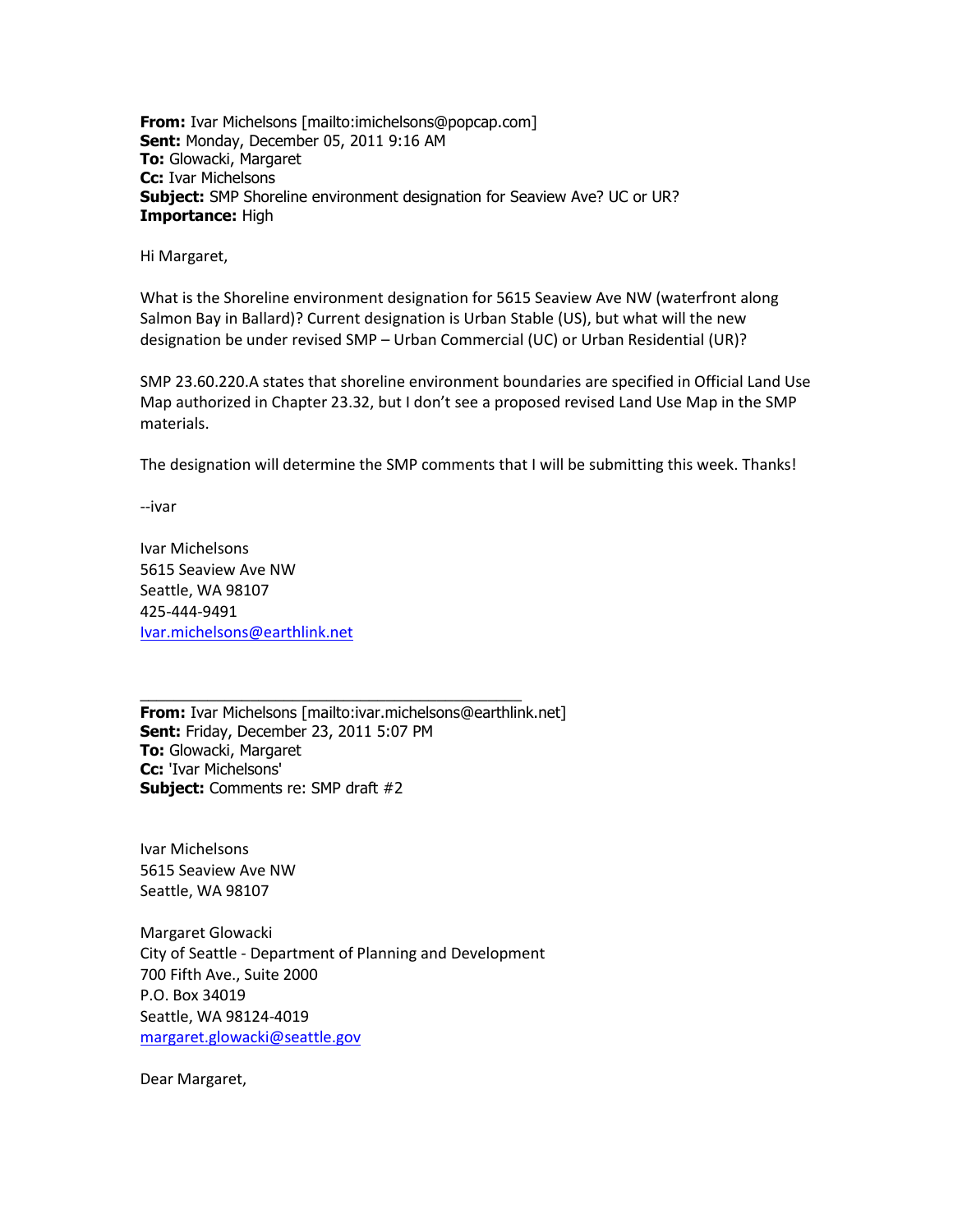I am writing to officially submit my comments regarding the second draft Shoreline Master Program (SMP) regulations and proposed amendments to the City's Comprehensive Plan.

I am a property owner and resident of the Seaview pier homes community, located along north Salmon Bay on Seaview Ave NW. This unique neighborhood was established in the 1920's, and has significant historical and cultural relevance to Seattle/Ballard's maritime and Scandinavian heritage. The community consists of existing over-water single-family residences constructed on piers. The Seaview pier homes community is located on Seaview Ave NW between 34th Ave NW and NW 57th Street.

I am concerned that the draft SMP is at best ambiguous and potentially unfairly punitive to this existing over-water community, and does not meet the requirements of WAC 173-26-241 (Shoreline Uses), item (3)(j) Residential Development, which states that "It is recognized that certain existing communities of floating and/or over-water homes exist and should be reasonably accommodated to allow improvements associated with life safety matters and property rights to be addressed provided that any expansion of existing communities is the minimum necessary to assure consistency with constitutional and other legal limitations that protect private property".

The intent to accommodate existing over-water homes such as those in my Seaview community is also expressed in the SMP Director's Report (City of Seattle Shoreline Master Program Update Proposal Summary January 2011)

[\(http://www.seattle.gov/dpd/cms/groups/pan/@pan/@plan/@shorelinemasterprog/document](http://www.seattle.gov/dpd/cms/groups/pan/@pan/@plan/@shorelinemasterprog/documents/web_informational/dpdp020617.pdf) s/web informational/dpdp020617.pdf). Section B.2 of the report recognizes my community as "current Urban Stable environment is located in… areas along Seaview Avenue NW… These areas represent a unique environment within Seattle that accommodates… residential uses… Many of the lots have only small areas of dry land, with the majority of each parcel comprised of submerged lands. These lots support buildings that extend over-water on piers…". Furthermore, the report recommends (in B.1) that "redevelopment on lots with little or no dry land would be allowed as follows… If the dry land portion of the lot from OHW to the landward lot line is less than 30 feet, the replacement structure can be rebuilt… overwater to the extent reasonable and no larger than the existing footprint of the structure".

The Proposed Shoreline Environments map (dpdp021699) indicates that this Seaview neighborhood would be designated as Urban Residential (UR). However, since many of the lots in this community have little or no dry land, this neighborhood explicitly does not meet the location criteria for UR (23.60.220.C.11.b.4) requiring "sufficient dry land lot area to allow for residential development entirely on dry land without intruding into the shoreline setback". Thus the UR designation is not appropriate for the Seaview pier homes community of existing overwater homes.

The Urban Commercial (UC) designation is more appropriate for this neighborhood because the lots more closely match the location criteria for UC (23.60.220.C.6.b.2 and b.3) regarding "minimal amounts of dry land between shoreline and first parallel street" and "large amounts of submerged land in relation to dry land". The fact that UC allows existing single family, multifamily and artist studio/dwelling units located overwater per 23.60.382 (while UR does not) also supports UC being the more appropriate designation. Also, UC is the most similar to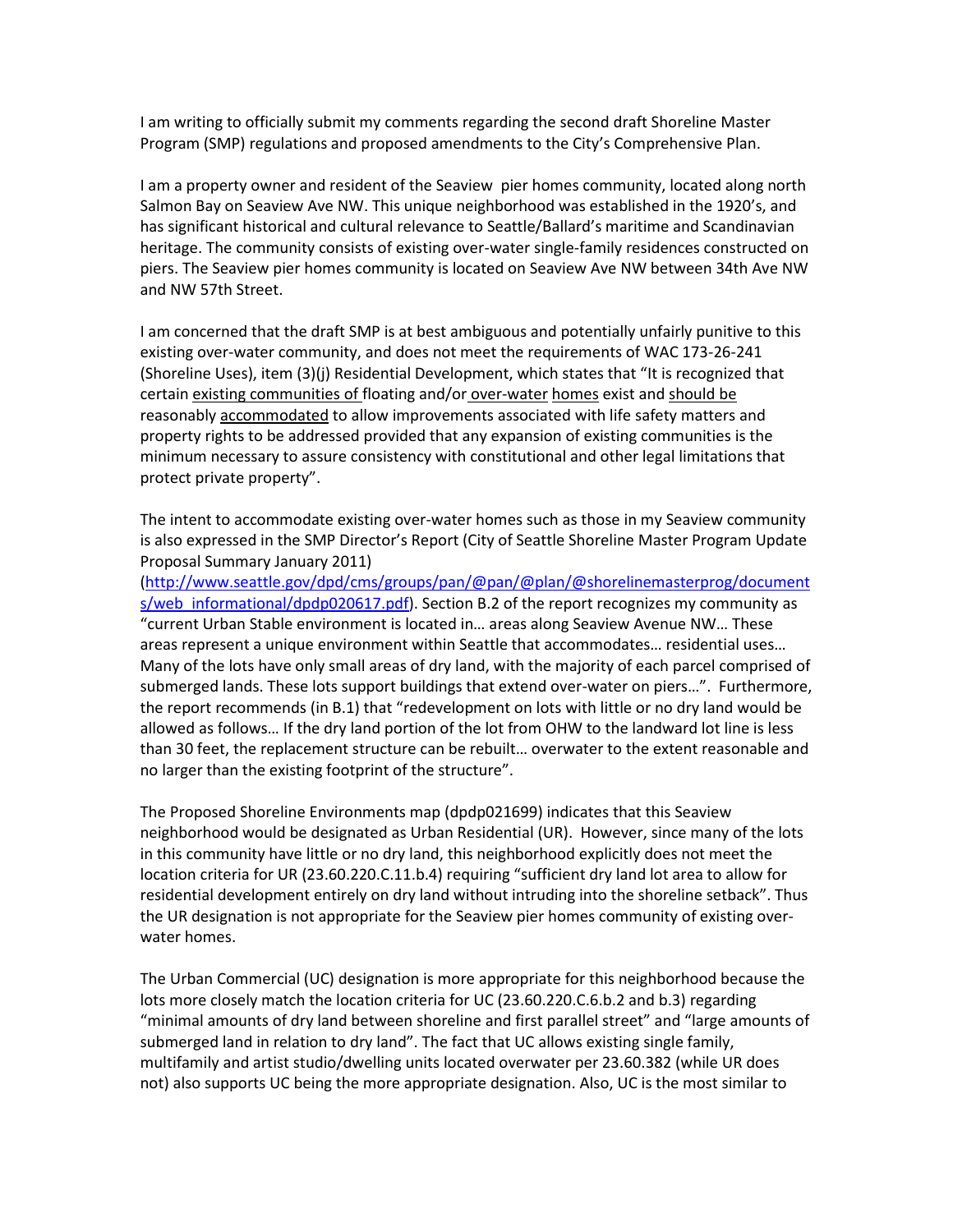the existing Urban Stable (US) shoreline environment designation that currently applies to this neighborhood.

Regarding UC environment's regulation of existing residential homes over water, the proposed requirement (23.60.382.D.2.b) to reduce decks overwater to 150 square feet is arbitrary and unfairly punitive. Leaving the deck size unchanged already meets the requirements for no increase in overwater coverage and no increase in environmental impacts (23.60.382.D.2.a.2 and a.3). The requirement to reduce deck size (and thus water coverage) is inconsistent with a.2 which allows no increase in coverage. What is the basis in science (or otherwise) for the fixed, arbitrary number of 150 sf of deck? At the very least, if a deck reduction is to be a requirement, then it should be related to the size of the existing deck rather than set at an arbitrary, absolute number. And the reduction in deck size should only be required if there is a corresponding increase in some other aspect (such as the height of the structure as in 23.60.382.D.3) being proposed. Otherwise a homeowner with a larger existing deck is being unfairly penalized (in terms of reduced living space and reduced property value) in comparison with a homeowner next door whose existing deck was 150 sf and thus had no reduction imposed. Existing overwater homes are already small by nature, typically having evolved from fisherman's shacks, so deck space is an integral and significant (in proportion to indoor space) part of the living space and property value of these properties. Requiring the replacement of treated piles (similar to 23.60.382.D.3) in order to allow deck size to remain unchanged would be costly, but a reasonable tradeoff. However, the requirement to reduce decks to an arbitrary size of 150 sf is unfair, disproportionally punitive to homeowners with larger existing decks, and inconsistent with the requirements of WAC 173-26-241, item (3)(j) to "allow improvements associated with... property rights to be addressed provided that any expansion of existing communities is the minimum necessary to assure consistency with constitutional and other legal limitations that protect private property". Also, the floating home regulations in SMP do not require floating homes to reduce deck size under similar circumstances, so why is it required of over-water homes on piers?

If SMP designates the Seaview pier homes neighborhood as Urban Residential, then SMP needs to add a section to UR which is similar to 23.60.382.D (as discussed above) for UC that would accommodate existing over water homes in UR. And I continue to have concerns below regarding inconsistent treatment in UR of overwater homes on piers relative to floating homes.

While the draft SMP does recognize and accommodate existing floating homes, it does not do so for existing over-water homes in UR, such as those in my Seaview community. The intent of WAC 172-26-241 (3)(j) with respect to floating homes is reflected in answers #4 and 5 in the Seattle Revised Shoreline Regulations FAQ 3/9/11

[\(http://www.seattle.gov/dpd/cms/groups/pan/@pan/@plan/@shorelinemasterprog/document](http://www.seattle.gov/dpd/cms/groups/pan/@pan/@plan/@shorelinemasterprog/documents/web_informational/dpdp020616.pdf) s/web informational/dpdp020616.pdf) as follows:

"All existing floating homes will remain conforming uses and these floating homes can be maintained, repaired, replaced and expanded within the development standards". And "The replacement of an existing floating home is not considered a new floating home".

Thus SMP designates this community as UR, then it should accommodate existing over-water homes along Seaview Ave NW in an analogous manner to the above, but the draft does not do so (specific examples and suggested changes will be discussed below). Floating and over-water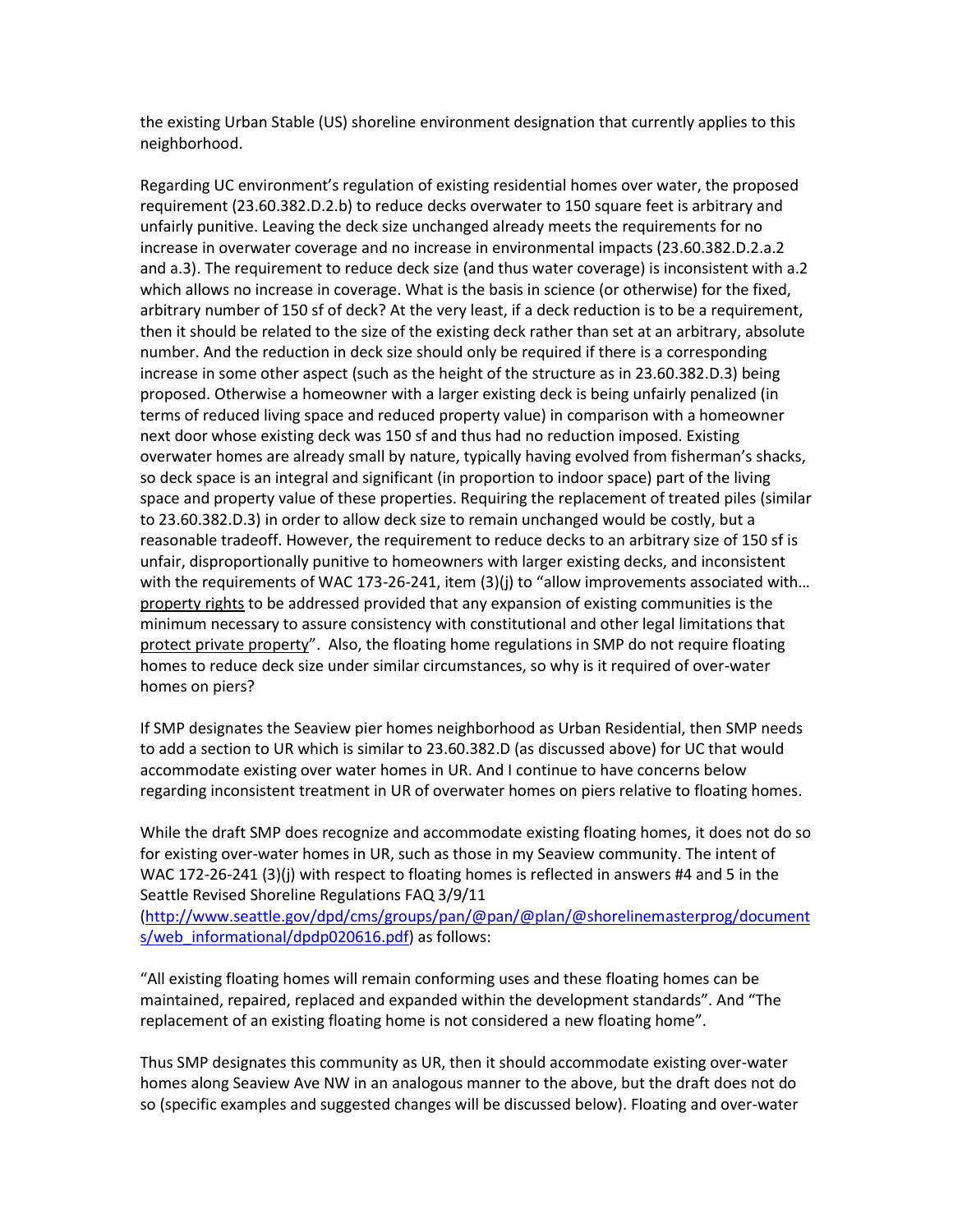homes share similar characteristics and impacts as residential uses over water – the only difference being that one is floating while the other is on piers. Their similarity is also reinforced by floating and over-water homes being addressed together in the same section of WAC 173-26 above. Furthermore, the Floating Homes Association (FHA) has stated that lots with no dry land (such as those along Seaview Ave) "deserve the same consideration as floating homes" (see page 32 of Seattle SMP Citizens Advisory Committee Report Sept 2009). And the CAC report (page 30) also noted that "existing overwater residences in the City's Seaview Ave NW area face similar issues as floating home owners". Thus treating existing over-water homes along Seaview in a manner that is inconsistent, and less accommodating, than that for existing floating homes, would be grossly unfair, inconsistent with WAC 173-26, and invite legal challenges to SMP.

The following is a discussion of the parts of the draft SMP that are not consistent with the above goals and intent, along with specific changes, and suggested language, to address my concerns as well as align the SMP with WAC and the issues above.

The key issue/principle that needs to be addressed in SMP is that existing over-water homes along Seaview (if designated UR) and existing floating homes should be treated and regulated in an equivalent manner at a conceptual level. By that I mean that the SMP FAQ answer to the question "how do these SMP changes affect existing over-water homes along Seaview Ave NW between 34th Ave NW and NW 57th Street?" should be analogous to the answer for floating homes (see above), i.e., existing over-water homes along Seaview Ave NW will be conforming uses and these over-water homes can be maintained, repaired, replaced and expanded within the Urban Residential development standards. For clarity, the replacement of an existing overwater home along Seaview Ave NW is not considered a new over-water home.

Thus the UR environment of SMP needs to explicitly acknowledge that existing over-water homes in the community along Seaview Ave NW between 34th Ave NW and NW 57th Street are an allowed use, just as it does in UC environment and for existing floating homes (23.60.202 A.1). This is also consistent with WAC 173-26-241(3)(j). Specifically, the suggested revision would be in 23.60.540 (Uses in the UR Environment), to add:

23.60.540.F. "Over-water homes along Seaview Avenue NW between 34th Ave NW and NW 57th Street that are legally established on the effective date of this ordinance are allowed".

Note that this proposed revision to 23.60.540 is simply a modified version of 23.60.202 A.1 for existing floating homes.

In addition, the section for Lot coverage in the UR Environment (23.60.574) should be revised as well, in order to accommodate the fact that lots containing these existing over-water homes along Seaview Ave NW are on small lots and have little or no areas of dry land, with the majority (or entirety) of each parcel comprised of submerged lands. This again is analogous to floating homes, which have their own lot coverage provisions in 23.60.202. This is also consistent with B.2 of the SMP Director's Report and WAC 173-26-241(3)(j) discussed above. Specifically, the suggested revision would be to modify 23.60.574.B.2 as follows:

23.60.574.B.2 "On single-family zoned lots the maximum lot coverage allowed for principal and accessory structures on dry land, (or on submerged land for over-water homes along Seaview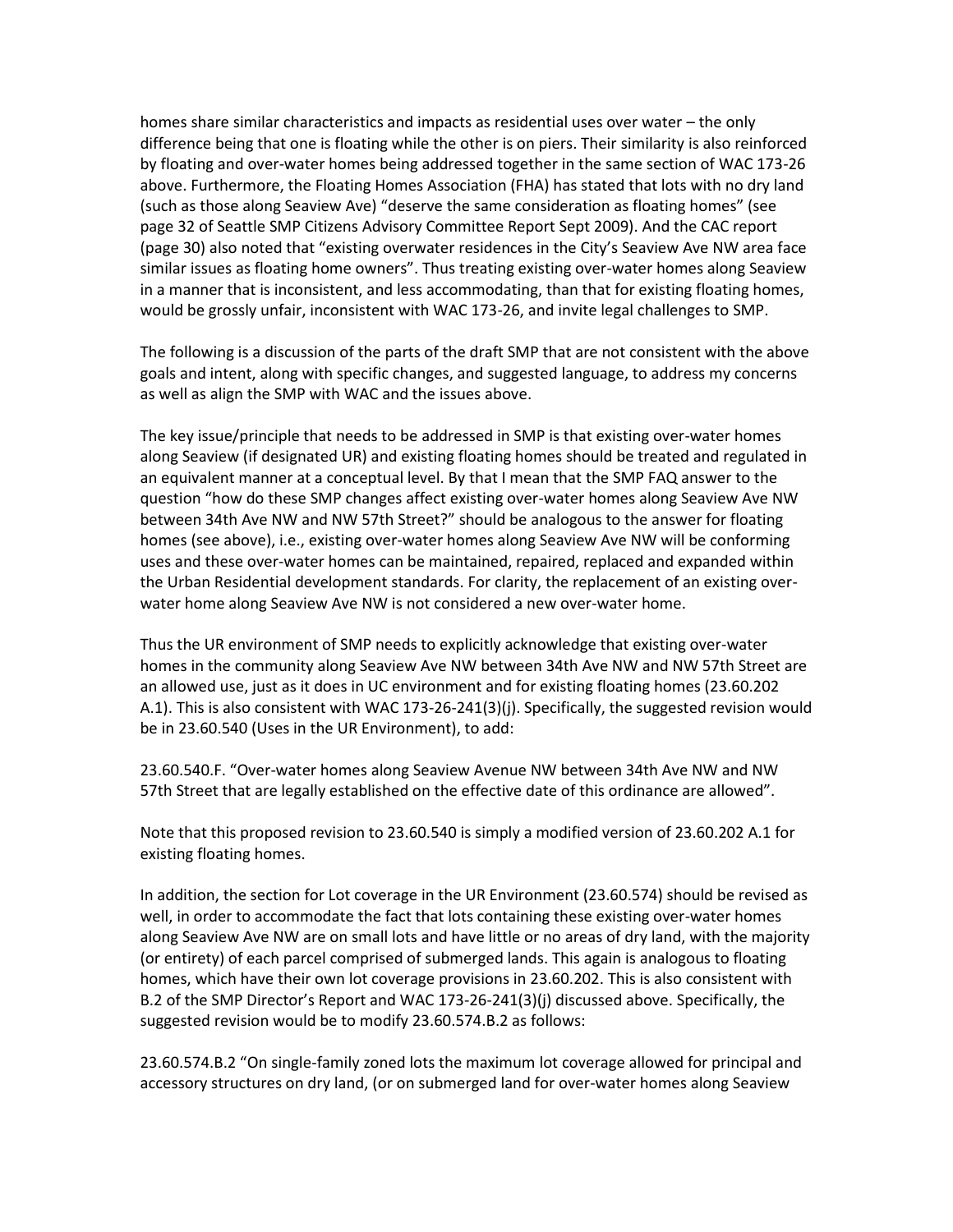Avenue NW between 34th Ave NW and NW 57th Street that are legally established on the effective date of this ordinance), is as follows…".

Similarly, the section for Shoreline setbacks in UR Environment (23.60.575) should be revised to accommodate the fact that lots containing these existing over-water homes along Seaview Ave NW are on small lots and have little or no areas of dry land, with the majority (or entirety) of each parcel comprised of submerged lands. This also is consistent with B.1 of the SMP Director's Report and WAC 173-26-241(3)(j) discussed above. Specifically, the suggested revision would add:

23.60.575.G "Rebuilding or substantial improvement of a structure is allowed if it mitigates impacts to ecological function pursuant to Section 23.60.158 and complies with the following standards:

1. If the dry land portion of the lot from OHW to the landward lot line is at least 65 feet, the replacement structure shall be landward of the shoreline setback;

2. If the dry land portion of the lot from OHW to the landward lot line is less than 65 feet but at least 30 feet, the replacement structure shall be no further waterward from the landward lot line than 30 feet and shall be located outside of the shoreline setback to the extent reasonable; and

3. If the dry land portion of the lot from OHW to the landward lot line is less than 30 feet, the replacement structure can be rebuilt within the shoreline setback to the existing footprint of the structure or overwater to the extent reasonable and no larger than the existing footprint of the structure".

Note that this proposed revision to 23.60.575 is simply adding (unmodified) language that already exists in 23.60.124.D.2.

The Comprehensive Plan should also be updated to recognize the need to preserve the historic Seaview pier homes community of existing over-water homes in addition to already recognizing the floating home community. Specifically, the Comprehensive Plan language as proposed in the Seattle SMP CAC Report (page 30) should be modified as follows:

"Existing floating home and pier home communities represent an important cultural resource because of their historic and unique contribution to Seattle's maritime culture. Existing floating home communities, moorages and homes, as well as the Seaview pier homes community, should be preserved, including allowance for repair, replacement and relocation as necessary. Because current regulations treat floating homes and pier homes as overwater residences, not a preferred shoreline use, extension of floating home and pier home communities (as distinct from repair, replacement and relocation) would be allowed only if developed in a manner that provides a better environmental alternative than other allowed uses".

The photograph below of the unique and historic Seaview pier homes community was included in the Seattle SMP CAC Report (page 30) to illustrate its similarity to floating home communities:

<< OLE Object: Picture (Device Independent Bitmap) >>

In addition to the primary issues discussed above, another concern is the apparent conflict in the draft SMP related to maintaining/repairing over-water structures vs. replacing them if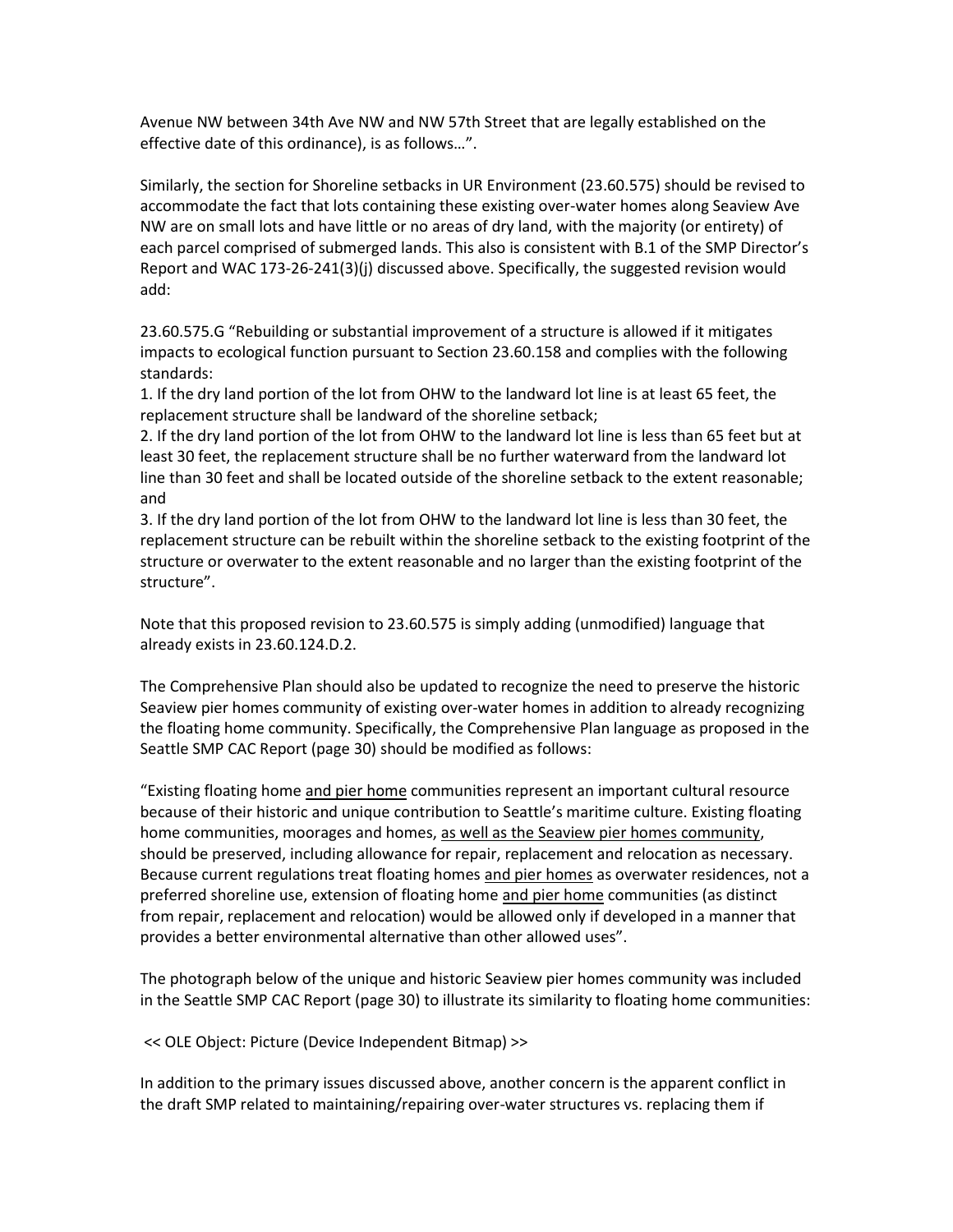destroyed. In SMP 23.60.124, item C states "structure or development that is over water… may be maintained, repaired and structurally altered", item D.1 states that over water "structures may be maintained and repaired", item D.2 indicates "rebuilding or substantial improvement of a structure is allowed", and item D.2.c states "replacement structure can be rebuilt… overwater". Yet item I.A excludes structures destroyed by "normal deterioration of structures constructed in or over the water" from being rebuilt. Thus section 23.60.124 is internally inconsistent with respect to I.A and each of C, D.1, D.2, and D.2.c. How can you be allowed to maintain and repair a structure (i.e., prevent or repair deterioration) yet not be allowed to rebuild a structure destroyed by deterioration? Of even greater concern is whether the exclusion of normal deterioration precludes the right to perform maintenance and repair entirely? Furthermore, the existing SMP (see strikethrough text on page 55 of draft SMP) had the opposite language – normal deterioration was specifically included (along with fire and other acts of nature) as causes of destruction that would allow rebuilding. Thus the suggested revision to SMP 23.60.124.I.A should be as follows:

"structure or development that is destroyed by fire, act of nature, or other causes beyond the control of the owner, including normal deterioration of structures constructed in or over the water, may be rebuilt…"

Please answer the following questions with respect to the draft SMP:

1) How do these SMP changes affect existing historic community of over-water homes along Seaview Ave NW between 34th Ave NW and NW 57th Street?

2) Why is the proposed designation for the Seaview pier homes community specified as UR rather UC, when the lots do not meet location criteria for the former, but do for the latter? Why are existing over-water homes accommodated in UC, but not UR?

3) How can existing floating homes be an allowed use, but existing over-water homes in the community along Seaview Ave NW are not an allowed use? How is this disparity in compliance with WAC 173-26-241 (3)(j)?

4) How can two fundamentally identical residential uses over water (floating and pier homes are both over water, and differ only in the former being floating and the latter on piers) not be required to be accommodated in an equivalent manner under SMP? Please provide the specific legal basis which supports the less than equivalent treatment by SMP of existing floating homes and existing over-water homes along Seaview Ave NW between 34th Ave NW and NW 57th Street?

5) Please explain why the Seaview pier homes community is not recognized as historic despite having existed along Seattle's Salmon Bay waterway for 90 years and representing an important cultural resource because of its historic and unique contribution to Seattle's maritime culture and Scandinavian heritage? On what basis are floating home communities considered historic (and thus worthy of preservation), but the similarly long-standing community of existing overwater homes along Seaview is not (despite its similarly unique contribution to Seattle's maritime culture)?

6) If the Seaview pier homes community is indeed considered historic and worth preserving, then why is it not accommodated in a manner equivalent to floating home communities under SMP and not recognized as such in the Comprehensive Plan?

Please provide the results of the economic review that CAC requested to be conducted by the City (see Seattle SMP CAC Report, page 33) with respect to 15 lots with no dry land in the Lake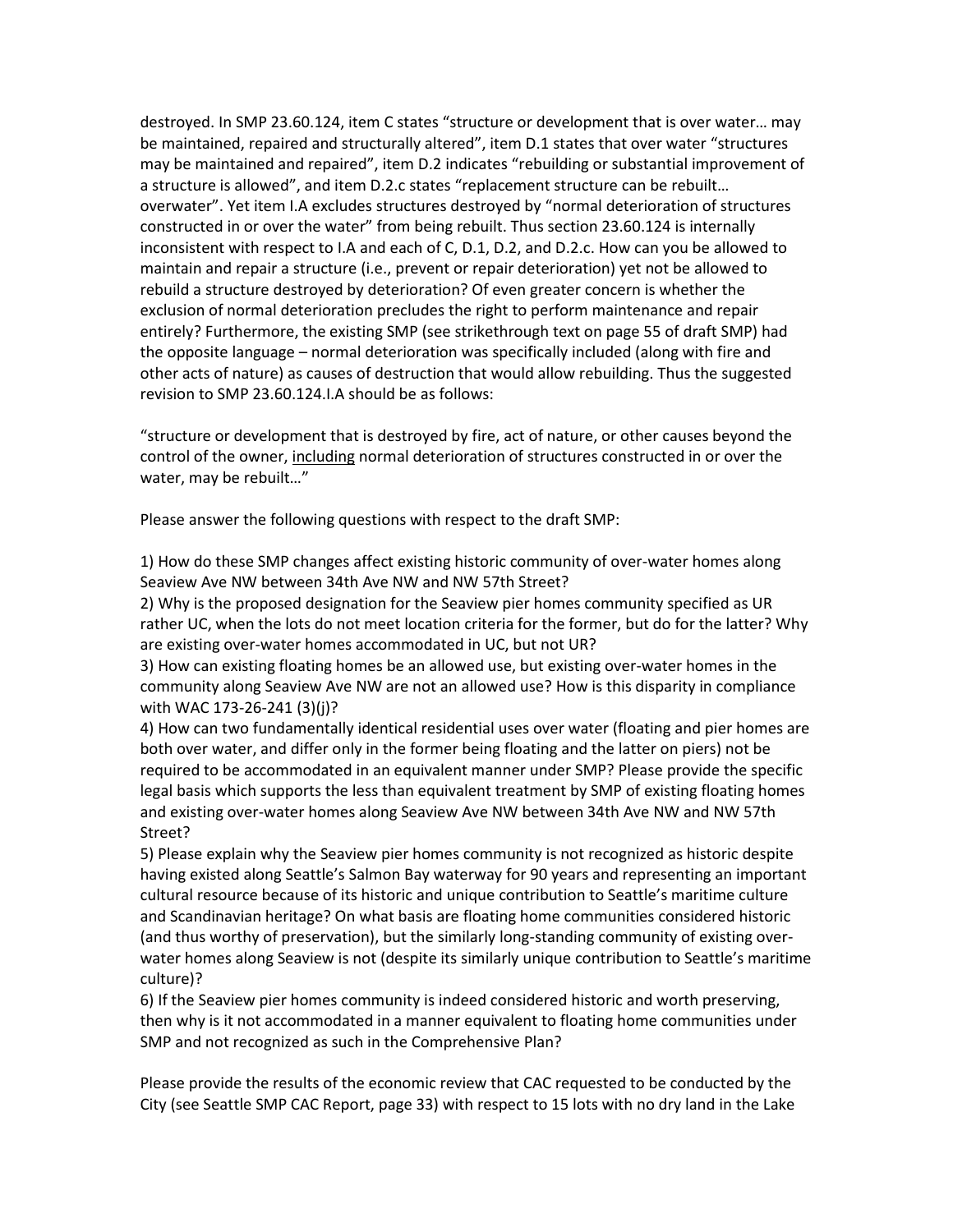Union area to "determine if the new regulations will result in a reduction in the fair market value of each parcel". Furthermore, I request that a similar economic review be conducted with respect to parcels with little or no dry land (and the existing over-water homes constructed on the lots) along Seaview Ave NW between 34th Ave NW and NW 57th Street.

Thank you for the opportunity to present my comments and concerns regarding the draft SMP. In your responses, please address the issues raised and changes suggested above, including (but not limited to) specific and complete responses to each of the following:

If my changes in language as specified above are not incorporated into SMP in the form proposed, please explain how your alternative language would be equivalent in substance.

If subsequent revisions to SMP are not equivalent in substance to those proposed above, please explain why the substance of the proposals above are not being incorporated in SMP, including how SMP is consistent with the WAC 173-26-241 (3)(j) requirement to recognize and accommodate existing communities of over-water homes.

If you disagree with intent and goals as discussed above, please provide a detailed justification and explanation as to how and why your alternative interpretation(s) are more accurate.

If existing over-water homes along Seaview Ave NW and existing floating homes are not being accommodated in SMP in an equivalent manner (as defined above), please explain and justify (including the specific legal basis) why these two essentially equivalent residential uses over water are being accommodated in a less than equivalent manner. If you assert that such existing over-water and floating homes are indeed being accommodated in an equivalent manner in SMP, please explain in detail and specifically address the contentions of lack of equivalent accommodation as discussed above.

Respectfully, Ivar Michelsons

<< File: SMP comments re Draft 2- Ivar Michelsons.docx >>

**From:** Daniel Allison [mailto:da5619@yahoo.com] **Sent:** Friday, December 23, 2011 6:59 PM **To:** Glowacki, Margaret **Subject:** S.M.P. Draft #2

Margaret Glowacki City of Seattle - Department of Planning and Development 700 Fifth Ave., Suite 2000 P.O. Box 34019 Seattle, WA 98124-4019 Dear Ms. Glowacki,

As I mentioned in my previous letter my family and my sisters family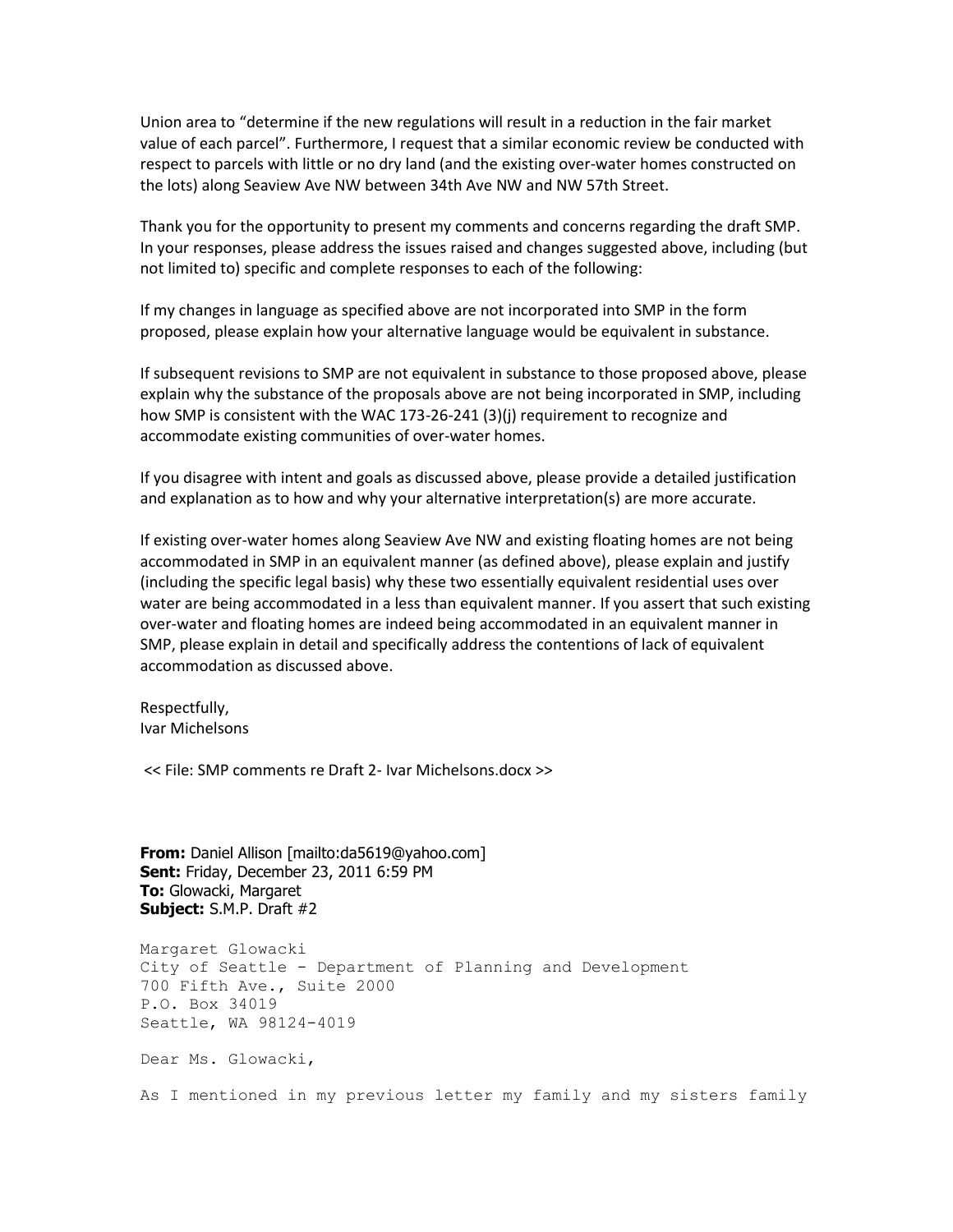own the property along Seaview Ave NW that will be affected by the SMP. This property has been in our family since the 1960's. It was purchased from another family that had lived there since the 1930's. We understand the need for updated zoning in our community and the Seattle waterfront. We however don't believe that the proposed SMP plan is fair to our long standing and historical community. If the proposed rules are implemented we believe that our rights as private property holders will be severely infringed upon. I believe that the questions our neighbor Ivar Michelsons sent need to be answered and have included them in my letter.

*Please answer the following questions with respect to the draft SMP:*

*1) How do these SMP changes affect existing historic community of over-water homes along Seaview Ave NW between 34th Ave NW and NW 57th Street? 2) Why is the proposed designation for the Seaview pier homes community specified as UR rather UC, when the lots do not meet location criteria for the former, but do for the latter? Why are existing over-water homes accommodated in UC, but not UR? 3) How can existing floating homes be an allowed use, but existing over-water homes in the community along Seaview Ave NW are not an allowed use? How is this disparity in compliance with WAC 173-26-241 (3)(j)? 4) How can two fundamentally identical residential uses over water (floating and pier homes are both over water, and differ only in the former being floating and the latter on piers) not be required to be accommodated in an equivalent manner under SMP? Please provide the specific legal basis which supports the less than equivalent treatment by SMP of existing floating homes and existing over-water homes along Seaview Ave NW between 34th Ave NW and NW 57th Street? 5) Please explain why the Seaview pier homes community is not recognized as historic despite having existed along Seattle's Salmon Bay waterway for 90 years and representing an important cultural resource because of its historic and unique contribution to Seattle's maritime culture and Scandinavian heritage? On what basis are floating home communities considered historic (and thus worthy of preservation), but the similarly long-standing community of existing over-water homes along Seaview is not (despite its similarly unique contribution to Seattle's maritime culture)? 6) If the Seaview pier homes community is indeed considered historic and*